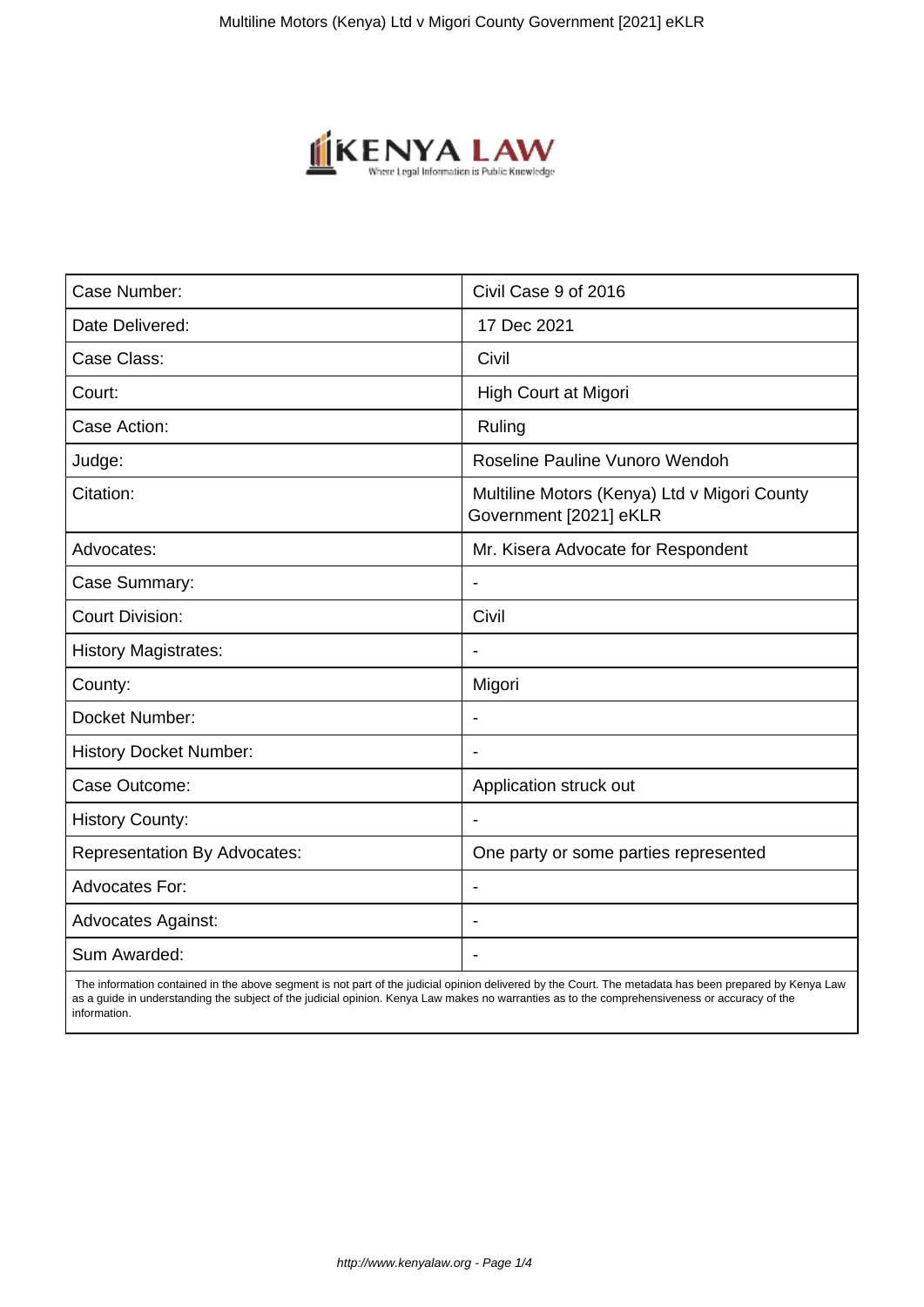# **REPUBLIC OF KENYA**

## **IN THE HIGH COURT OF KENYA AT MIGORI**

### **CIVIL CASE NO. 9 OF 2016**

## **MULTILINE MOTORS (KENYA) LTD.........PLAINTIFF/APPLICANT**

# **-VERSUS-**

# **MIGORI COUNTY GOVERNMENT.............................................DEFENDANT**

## **RULING**

This ruling is in respect to the Notice of Preliminary Objection (**the "Objection"**) dated 22/11/2021 and filed on 23/11/2021 by the firm of Omonde Kisera & Co. Advocates, Counsel for the defendant/respondent. It is an objection to the application dated 17/11/2021. The objection is premised on the following grounds:-

#### **i. The said application is bad in law and incurably defective as it offends the mandatory provisions of Paragraph 11 of The Advocates Remuneration Order which states:-**

**1. "Should any party object to the decision of the taxing officer he may within 14 days after the decision give notice in writing to the taxing officer of the items of taxation to which he objects."**

**2. that no objection has been filed in regard to the a Ruling on taxation delivered on 428/10/2021 to date.** 

**ii. No request has been made to the taxing officer to give reasons regarding the taxed items to enable the appellant invoke the jurisdiction of this court to consider any decision on any objected item (s).** 

**iii. The taxing officer has rendered no communication containing her reasons for the impugned taxation as by Law required to enable to reconsider the same.** 

**iv. The application is statute barred as it is filed out of time allowed by Law without any leave of this court.** 

**v. The application is misconceived and is otherwise an abuse of the process of the court.** 

**vi. There can be no stay of execution on costs.** 

#### **vii. The application is openly frivolous and intended to abuse the process of this court.**

The objection was canvassed orally on 7/12/2021. **Learned Counsel for the defendant / respondent Mr. Kisera,** submitted that the application by the plaintiff/applicant offends the mandatory provisions of Paragraph 11 of the Advocates Remuneration Order **(the ARO)** which requires that within 14 days of the ruling, whoever is aggrieved by the decision of the taxing officer should file a notice of objection indicating which items in the ruling they are objecting to; that so far no notice under Paragraph (1) of ARO has been filed; that no request has been made to the taxing officer to give reasons for the decision made on taxation as required under Paragraph 11 (2) of the ARO; that no reference can be made to the High Court without these mandatory provisions as there will be nothing for the High Court to consider. Counsel further submitted that there is no stay of execution that can be made on a bill of costs. To further buttress this position, Counsel relied on the decision of the **Court of Appeal Civil Application No. 298 of 1996 Francis Kabaa vs Nancy Wambui & Jane Wanjiru.** Counsel concluded that the application is an abuse of the court process and should be dismissed with costs.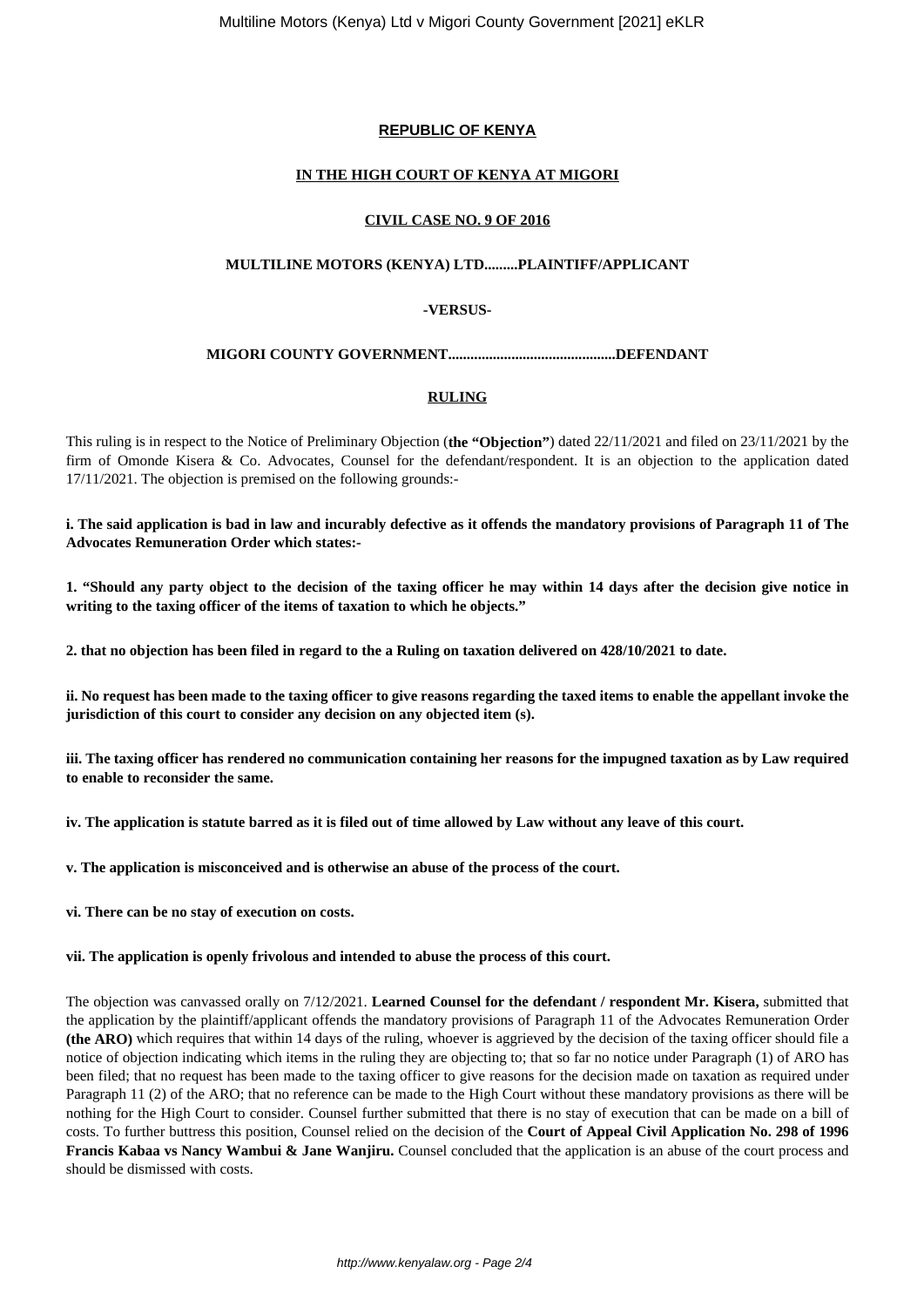In rebuttal, **Learned Counsel Mr. Singei h/b for Mr. Omondi for the plaintiff / applicant** submitted that Paragraph 11 of the ARO is not couched in mandatory terms; that the applicant may file an application within 14 days if there is need for reasons. In support of its application, Counsel asked this court to consider the decisions rendered in **Misc Application No. 3 of 2017 Mulu Mbuvi a.k.a John Mulu Mbuvi vs Carolyn K. Mumbo & Co. Advocates** and **Misc. Civil Cause No. 157 of 2010 Adan Guyo T/A Mansille Medical Centre vs Gikunda Anampiu & Co. Advocates**. On the issue of stay, Counsel submitted that there are circumstances when the issue of stay comes into play that the taxing master does grant stay and urged this court to dismiss the objection.

In a brief rejoinder, Mr. Kisera submitted that it is not true that the objection does not contain the issue of stay (see paragraph 6 of the objection). Whether grounds are discernible from a ruling, it cannot amount to filing of the objection; that Notice of objection itemises which parts of the bill are objected to. It is the notice of objection that initiates the jurisdiction of the court; that it is two months since the bill was taxed and, no objection has been filed.

A preliminary objection is one which raises a pure point of law which has been pleaded or which arises by clear implications out of pleadings and which when argued, may dispose of the suit. An example is the objection to the jurisdiction of the court or a plea of limitation. See the decision in **Mukisa Biscuits Manufacturing Co. Ltd Vs. West End Distributors (1969) E.A. 696** 

I need not rehash the provisions of Paragraph 11 (1) of the ARO which clearly provide that if a party is dissatisfied with the decision of the taxing officer then he has to give Notice of objection; itemisingthe items objected to. The applicant has not filed such Notice within fourteen (14) days as per the law. Learned Counsel Mr. Singei submitted that the provision is not couched in mandatory terms. In its application, the applicant annexed and marked **"PO1"** being a copy of the said ruling dated 28/10/2021. The aforementioned annexure is a copy of the handwritten ruling. On the face of it, there seems to be no reasons advanced on why the specific items in the bill of costs dated 13/8/2021 were taxed as so. In considering the provisions on Paragraph 11 (1) of the ARO, **Odunga J** in **Evans Thiga Gaturu, Advocate v Kenya Commercial Bank Limited [2012] eKLR** had this to say:-

**"In my own view, where no reasons appear on the face of the decision of the taxing master, it is only prudent that such reasons be furnished in order for the Judge to make an informed decision as to whether or not the discretion of the taxing master was exercised on sound legal principles."**

Even if no reasons are indicated on the face of the application, the applicant has the duty to notify the taxing officer to give the reasons, The only person who can give reasons for their decision is the taxing officer which should indicate whether they took into account irrelevant matters or applied wrong principles of law in reaching their findings. It is upon the grounds that the court would find good ground to refer the bill of costs for re-taxation before the same officer or a different taxing officer. If the ruling is without reasons, what the applicant is expecting this court to do, is to sit as if it is taxing the bill afresh which is not the proper procedure under the law. The applicant must comply with the due process under paragraph 11 of AMO.

Further to the above, the taxing officer's decision is dated 28/10/2021. This application was filed on 18/11/2021 which is outside the fourteen (14) days allowed for giving of notice to the taxing officer. The applicant has not sought leave of this court to file the Notice out of time in accordance with paragraph 11 (4) of ARO. The application is therefore incompetent.

Supposing the scenario would have been that the ruling had some reasoning albeit minimal, the court would not need to require the taxing officer to furnish further reasons. See the decision of Ochieng J in **Ahmednasir Abdikadir & Co. Advocates vs. National Bank of Kenya Limited (2) [2006] 1 EA 5. The applicant has not demonstrated to this court that they filed a notice to the taxing officer requiring that they be furnished with reasons of her decision as per requirements of paragraph 11. The Court of Appeal in Speaker of the National Assembly vs James Njenga Karume Court of Appeal at Nairobi Civil Application No. 92 of 1992 (1992) eKLR held that:-**

**"In our view, there is considerable merit in the submission that where there is a clear procedure for the redress of any particular grievance prescribed by the Constitution or an Act of Parliament, that procedure should be strictly followed."**

There is a clear procedure set out in paragraph 11 of ARO which the applicant must follow. No reason has been given why the applicant has not complied with that procedure